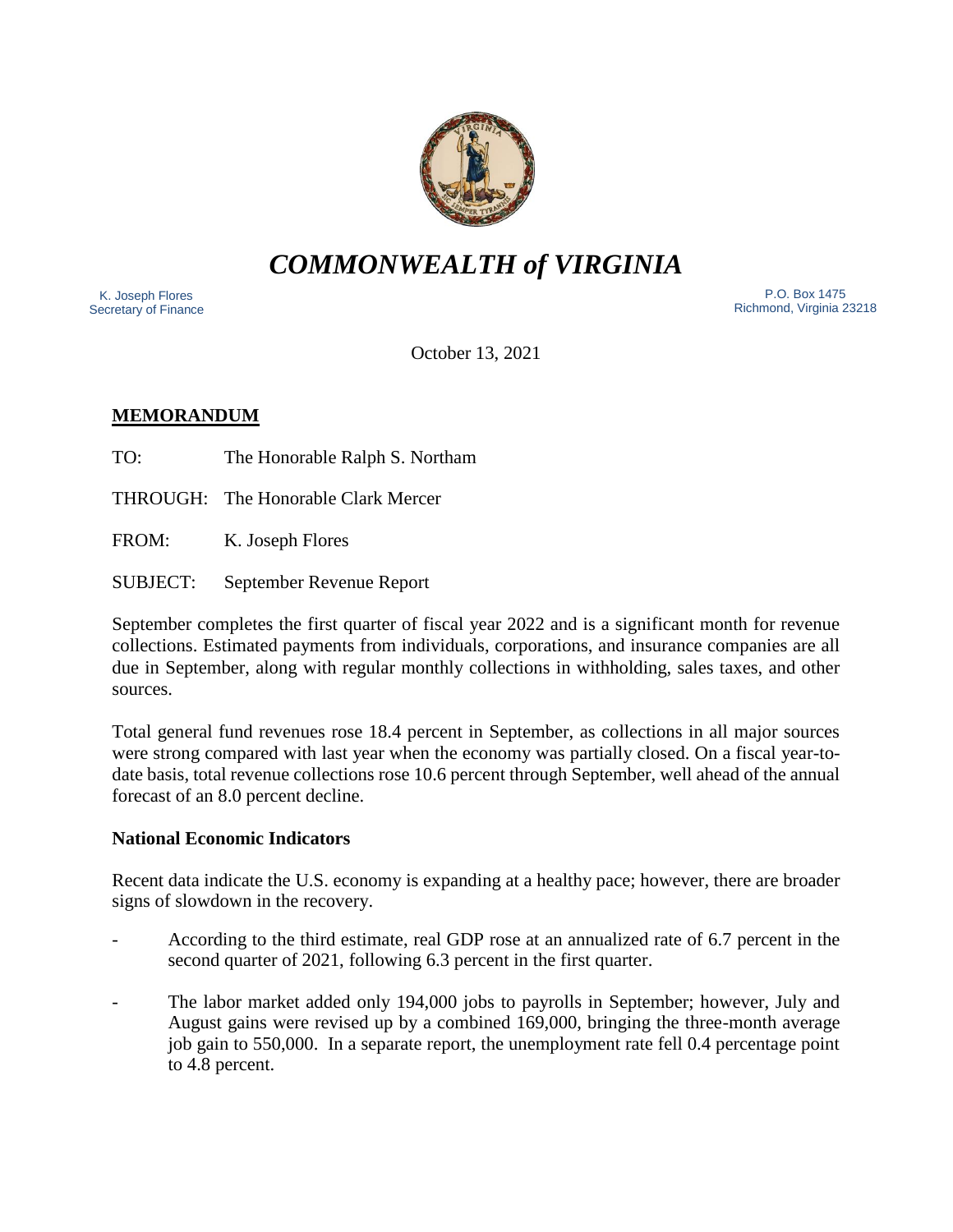October 13, 2021 Page 2 of 4

- Initial claims for unemployment fell from 364,000 to 326,000 during the week ending October 2. The four-week moving average rose from 341,000 to 344,000. In a healthy economy, new filings are typically below 250,000.
- The Conference Board's index of leading indicators rose 0.9 percent in August to 117.1, and follows growth of 0.8 percent in July and 0.6 percent in June.
- The Conference Board's index of consumer confidence fell from 115.2 to 109.3 in September after a 9.9 point fall in August, its third consecutive monthly decline. Both the current conditions and the expectations components declined for the month.
- The Institute of Supply Management index rose from 59.9 to 61.1 in September. The Delta variant is causing problems in the global supply chain, weighing on U.S. manufacturing.
- The CPI rose 0.3 percent in August and stands 5.2 percent above August of last year, the smallest gain since February. Core inflation (excluding food and energy prices) rose 0.1 percent and stands 4.0 percent above a year ago.
- At its September meeting, the Federal Reserve left the federal funds target rate unchanged at the range of 0.0 to 0.25 percent.

#### **Virginia Economy**

In Virginia, payroll employment rose 2.2 percent in August from August of last year. Employment in Northern Virginia rose by 2.8 percent; Hampton Roads rose 1.5 percent; and Richmond-Petersburg rose 0.4 percent. The seasonally adjusted unemployment rate fell 0.2 percentage point to 4.0 percent and stands 3.0 percentage points below a year ago.

The Virginia Leading Index fell 0.6 percent in August after rising 1.3 percent in July. The U.S. Leading Index increased in August while auto registrations and future employment declined and initial claims increased. The Blacksburg index rose modestly in August while the indexes for the remaining metro areas fell.

#### **September Revenue Collections**

Total general fund revenues rose 18.4 percent in September, as collections in all major sources were strong compared with last year when the economy was partially closed. On a fiscal year-todate basis, total revenue collections rose 10.6 percent through September, well ahead of the annual forecast of an 8.0 percent decline.

*Net Individual Income Tax (70% of general fund revenues)*: Through September, collections of net individual income tax rose 7.6 percent from the same period last year, ahead of the annual estimate of a 7.6 percent decline. Performance in each component of individual income tax is as follows: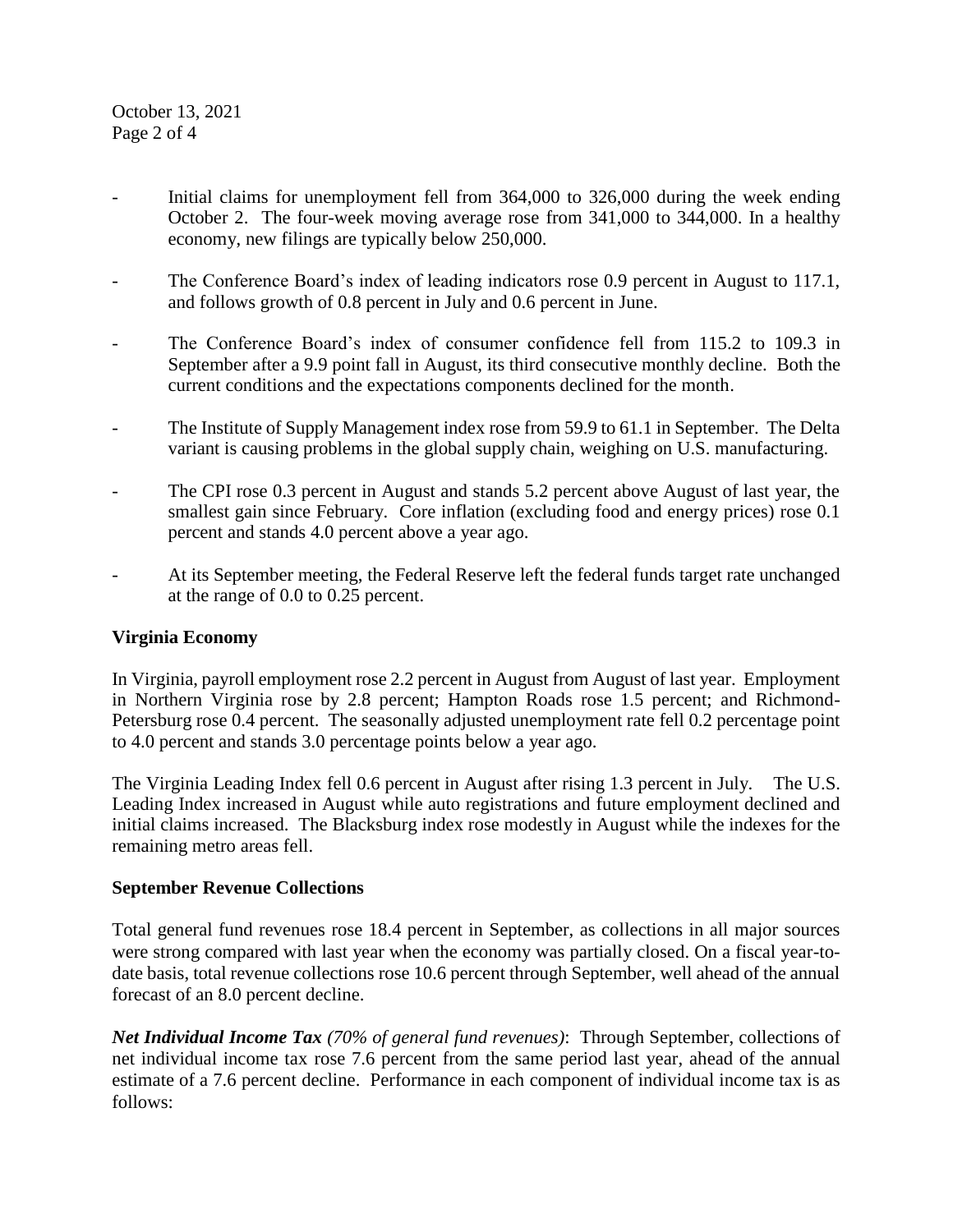October 13, 2021 Page 3 of 4

> *Individual Income Tax Withholding (62% of general fund revenues)*: Collections of payroll withholding taxes rose 9.9 percent for the month. Year-to-date, collections have risen 9.7 percent from the same period last year, ahead of the annual estimate of 1.7 percent growth.

> *Individual Income Tax Nonwithholding (17% of general fund revenues)*: September is a significant month for collections in this source since the first estimated payment for fiscal year 2022 is due. Collections in nonwithholding were \$619.9 million compared with \$495.1 million in September of last year, an increase of 25.2 percent. Year-to-date, collections were \$862.8 million compared with \$982.4 million in the same period last year, a 12.2 percent decrease, compared with the forecast of a 25.4 percent decline.

> *Individual Income Tax Refunds*: Through September, the Department of Taxation has issued \$175.2 million in refunds compared with \$280.7 million in the same period last year, a 37.6 percent decrease.

*Sales Tax (17% of general fund revenues)*: Collections of sales and use taxes, reflecting August sales, rose 20.6 percent in September. On a year-to-date basis, collections of sales and use taxes have risen 16.7 percent, ahead of the annual estimate of a 4.2 percent decline.

*Corporate Income Tax (6% of general fund revenues)*: As with nonwithholding, September is a significant month for collections in this source, as the first estimated payment for the fiscal year is due. Corporate collections increased 41.3 percent for the month. On a year-to-date basis, collections of corporate income taxes were \$458.5 million compared with \$335.8 million in the first quarter of last year, a 36.5 percent increase compared with the annual forecast of a 16.1 percent decline.

*Wills, Suits, Deeds, Contracts (2% of general fund revenues)*: Collections of wills, suits, deeds, and contracts – mainly recordation tax collections – were \$60.1 million in September, compared with \$56.6 million in September of last year, an increase of 6.2 percent. On a year-to-date basis, collections are up 9.0 percent, ahead of the annual forecast of a 31.3 percent decline.

*Insurance Premiums (2% of general fund revenues)*: Monthly collections of insurance company premiums are being transferred to the Transportation Trust Fund per Chapter 986, 2007 Acts of the Assembly until the required amount of \$180.7 million has been deposited.

#### **Other Revenue Sources**

The following list provides data on September collections for other revenue sources:

|                                               | <b>Year-to-Date</b> | Annual<br><b>Estimate</b> |
|-----------------------------------------------|---------------------|---------------------------|
| Interest Income $(0.4\% \text{ GF}$ revenues) | $-17.1\%$           | 6.8%                      |
| ABC Taxes $(1\%$ GF revenues)                 | $-9.3\%$            | $-4.2\%$                  |